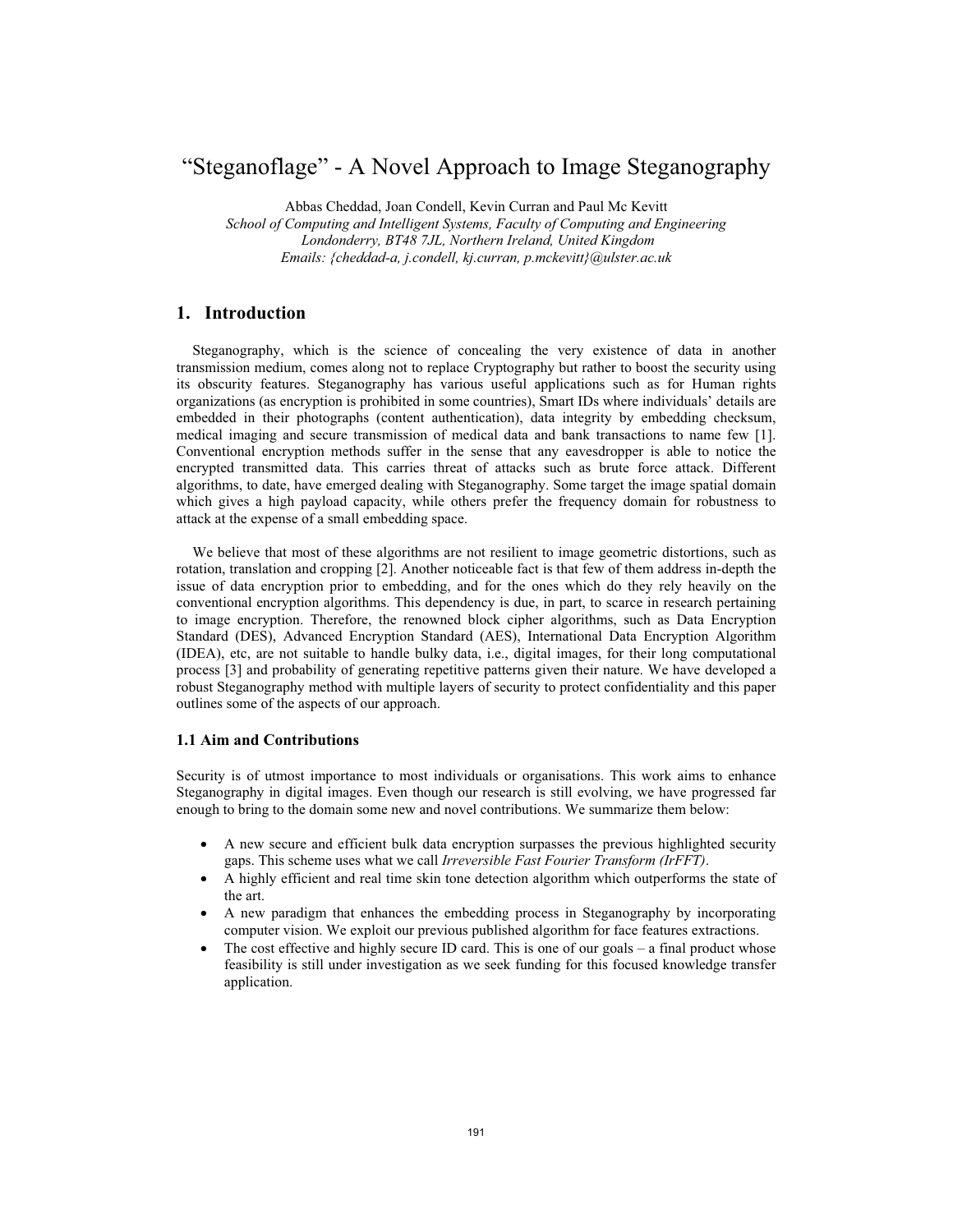# **2. Steganoflage**

#### **2.1 Payload Encryption**

We have exploited the strength of a 1D encryption algorithm namely SHA-1 and we extended it to handle 2D data such as images. The FFT is incorporated into the process to increase the disguise level and thus generate a random-like output that does not leave any distinguishable patterns of the original image. The exhaustive step by step description of our algorithm is illustrated in Fig 1. Table 1 shows comparisons of our approach to current algorithms [4].



**Fig. 1.** Block diagram of the steps used in the proposed algorithm for image encryption.

**Table. 1.** Performance analysis of our proposal against recent methods using Lena image - Correlation coefficients, ranging from '1' highly correlated to '-1' highly uncorrelated, of pairs of adjacent pixels in different directions. Experiments were applied on Lena image. These coefficients ensure the two considered images are statistically independent but with different degrees.

| <b>Scan Direction</b> | Original | Our Method |          | [6]      | 71      | [8]       |  |
|-----------------------|----------|------------|----------|----------|---------|-----------|--|
|                       | Image    |            |          |          |         |           |  |
| Horizontal            | 0.9851   | $-0.0030$  | 0.006816 | 0.005343 | 0.01183 | $-0.0142$ |  |
| Vertical              | 0.9720   | 0.0015     | 0.007827 | 0.008460 | 0.00872 | $-0.0074$ |  |
| Diagonal              | 0.9594   | $-0.0019$  | 0.003233 | 0.003557 | 0.01527 | $-0.0183$ |  |

#### **2.2 Detecting Skin Areas in the Cover Image**

Detecting human skin tone is of utmost importance in numerous applications such as video surveillance, face and gesture recognition, human computer interaction, image and video indexing and retrieval, image editing, vehicle drivers' drowsiness detection, controlling users' browsing behaviour (e.g., surfing pornographic sites) and Steganography (our aimed application). We developed a novel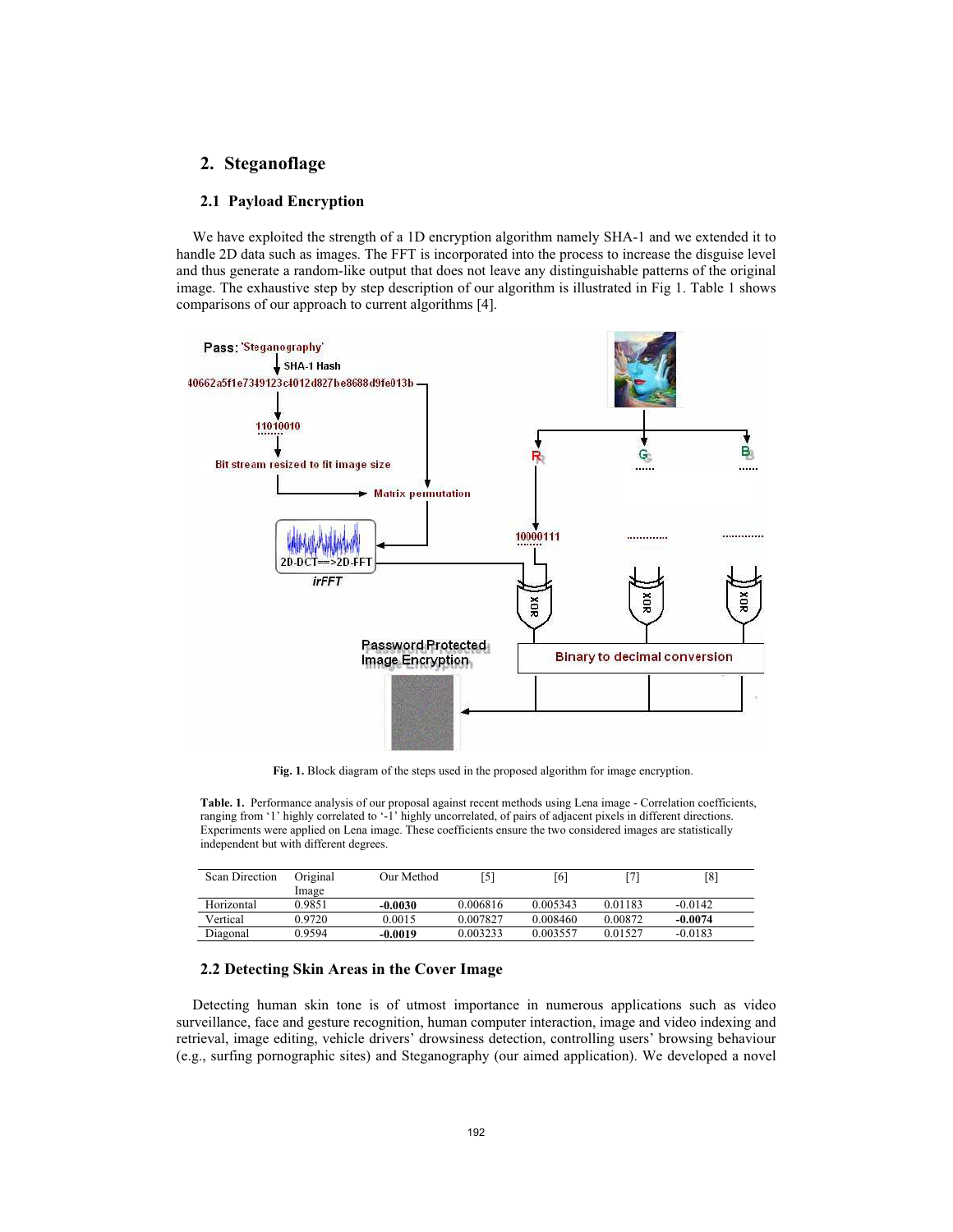colour space where we believe human skin clusters can be well classified with carefully selected boundaries. We provide some examples drawn from our experiments and results which are promising (see Fig 2 and Table 2). Additionally, we have set in context and proved that our proposition is deemed true as the set of results agrees reasonably with our speculated hypothesis that says: "Unlike the common thought, luminance inclusion does increase separability of skin and non-skin clusters" [9].



**Fig 2.** Performance analysis of image 6: (left to right) original images, outputs of [10], [11], [12] and of our method respectively. Shown are some examples from our WWW database that appear in Table 2.

**Table 2.** Comparison of computational complexity of our proposal against other current methods [10], [11] and [12] on a range of 12 images obtained from WWW.

|  |  |  | (* The Log algorithm [11] did not converge for more than 10 min which forced us to interrupt its process.) |  |
|--|--|--|------------------------------------------------------------------------------------------------------------|--|
|  |  |  |                                                                                                            |  |

| Image #        | <b>No Elements</b> | Time elapsed in seconds |         |        |                 |  |
|----------------|--------------------|-------------------------|---------|--------|-----------------|--|
|                |                    | [10]                    | $[11]$  | $[12]$ | <b>Proposed</b> |  |
|                | 196608             | 0.2970                  | 4.547   | 2.188  | 0.062           |  |
| $\overline{2}$ | 196608             | 0.3280                  | 3.563   | 1.906  | 0.062           |  |
| 3              | 849162             | 0.5160                  | 33.062  | 7.531  | 0.078           |  |
| 4              | 840450             | 0.5160                  | 33.515  | 7.796  | 0.125           |  |
| 5              | 850545             | 0.6090                  | 39      | 8.343  | 0.062           |  |
| 6              | 478518             | 0.4060                  | 22.094  | 4.156  | 0.047           |  |
| 7              | 849162             | 0.6090                  | 39.219  | 6.641  | 0.078           |  |
| 8              | 849162             | 0.5160                  | 39.172  | 8.484  | 0.078           |  |
| 9              | 849162             | 0.6100                  | 38.203  | 6      | 0.078           |  |
| 10             | 7750656            | 3.1720                  | $>600*$ | 54.86  | 0.562           |  |
| 11             | 982101             | 0.6410                  | 79.469  | 7.297  | 0.078           |  |
| 12             | 21233664           | 9.3910                  | $>600*$ | 144    | 1.531           |  |

#### **2.3 Object Oriented Embedding**

Figure 3 demonstrates the embedding process. Whilst not shown here, due to space restrictions, we could extract efficiently the embedded data after rotation, cropping and noise addition. The embedding process took place in the  $1<sup>st</sup>$  level wavelet decomposition to resist statistical attacks [4].



**Fig. 3.** Our proposed Steganography system using the aforementioned cryptography: (left) the secret data, herein CT scan of a young female<sup>1</sup> with chronic breathlessness disease and its encrypted version, each of which are shown with the respective histogram, (right) concealment of the medical data in a face image, note the use of biometrics facilitates embedding invariant to rotation.

<sup>&</sup>lt;sup>1</sup> Lung Case Index, [online]. Available from <http://www.radiology.co.uk>, accessed on 10-07-08 at 20:15.